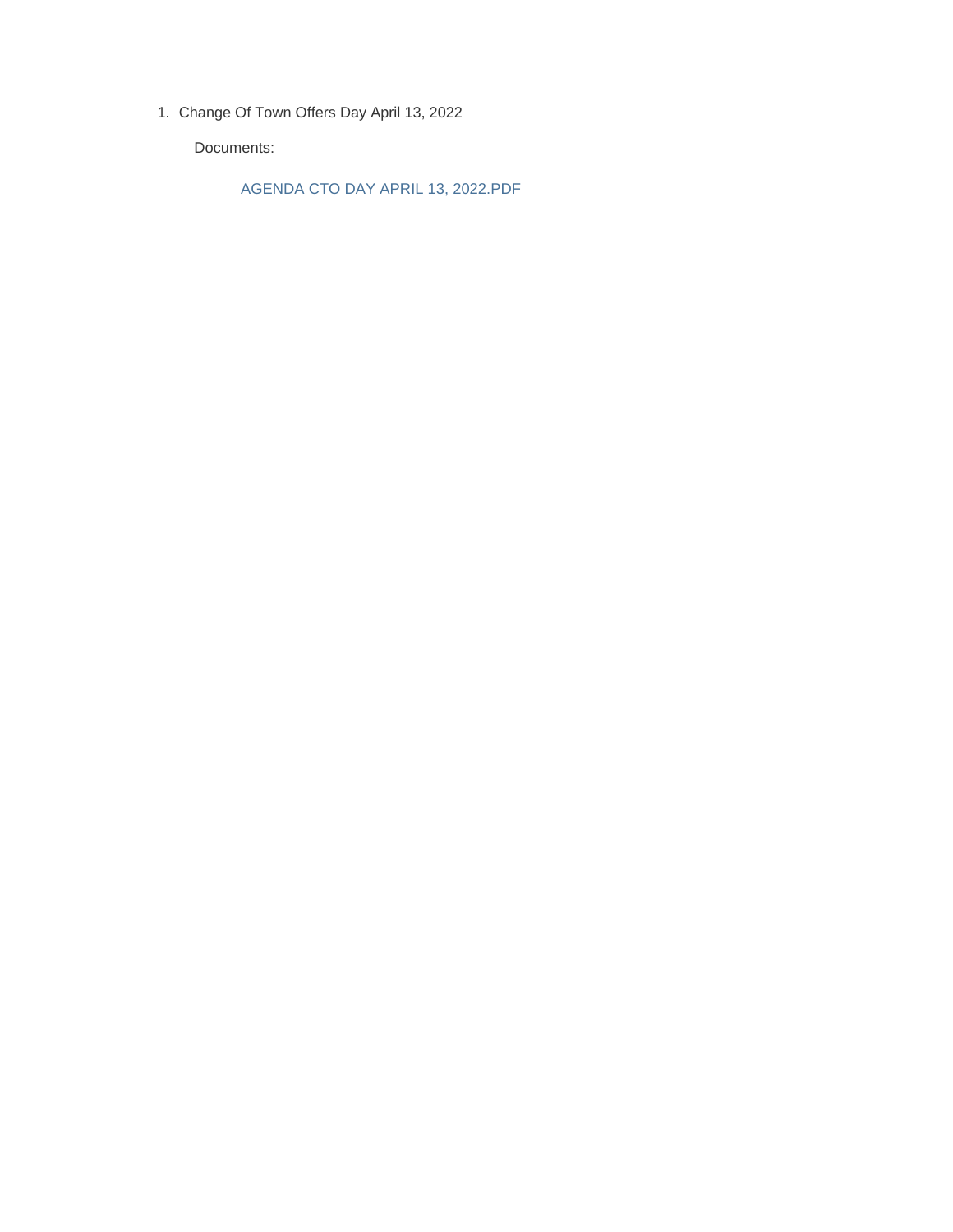# **PLEASE TURN OFF PAGERS AND CELL PHONES**

## **Agenda Regular Meeting April 13, 2022**

The following is the Agenda for the Regular Meeting of the CTO Day Mayor and Council of the Borough of Pompton Lakes, Passaic County, to be held in the Pompton Lakes Municipal Building, 25 Lenox Avenue, Pompton Lakes, NJ, on Wednesday, April 13, 2022 beginning at 6:15 pm.

**1. CALL TO ORDER** – Mayor **PRAYER** 

#### **SALUTE TO FLAG**

**STATEMENT OF COMPLIANCE:** "In conformance with the Open Public Meetings Law, P.L. 2275, Ch. 231, adequate notice of this Meeting setting forth the time, date, place, and purpose of this regular meeting through notice posted on the Bulletin Board in the Municipal Building, mailed to all who had requested and paid for same, published in the Suburban Trends, and announced on the Pompton Lakes High School announcements."

**2. ROLL CALL:** Mayor Madison Horvath

| Council President - Kayla Sampong |                                    |
|-----------------------------------|------------------------------------|
|                                   | Councilwoman – Alexis Reducto      |
|                                   | Councilwoman – Andriana Trajcevski |
| Councilwoman – Anika Ordas        |                                    |
| Councilman                        | - Cole Veltre                      |
| Councilman                        | - Shane Bootsma                    |
|                                   |                                    |

 Borough Officers: Jasmine Sampong, Administrator James Sass, Borough Clerk

## **3. MEETING OPEN FOR PUBLIC COMMENTS**

MADISON} Motion moved by Councilwoman Kayla Sampong, second by Councilman Cole Veltre to Open the Meeting for Public Comments. All in favor \_\_\_ Nays\_\_\_. Motion moved by Councilwoman Alexis Reducto, second by Councilwoman Anika Ordas to Close the Meeting for Public Comments. All in favor \_\_\_Nays\_\_\_.

## **4. MINUTES: NONE**

**5. AUTHORIZED BILLS: NONE** 

## **6. COMP TIME/OVERTIME APPROVAL: NONE**

- **7. BIDS: NONE**
- **8. PETITIONS: NONE**

## **9. ORDINANCES: NONE**

## **10. CONSENT AGENDA: RESOLUTIONS**:

 **WHEREAS**, the Mayor and Council of Pompton Lakes has reviewed the Consent Agenda consisting of various proposed Resolutions, and

 **WHEREAS**, the Mayor and Council of the Borough of Pompton Lakes does not desire to remove any Resolutions for individual action rom that Agenda,

 **NOW, THEREFORE, BE IT RESOLVED** that the following Resolutions on the Consent Agenda are hereby approved: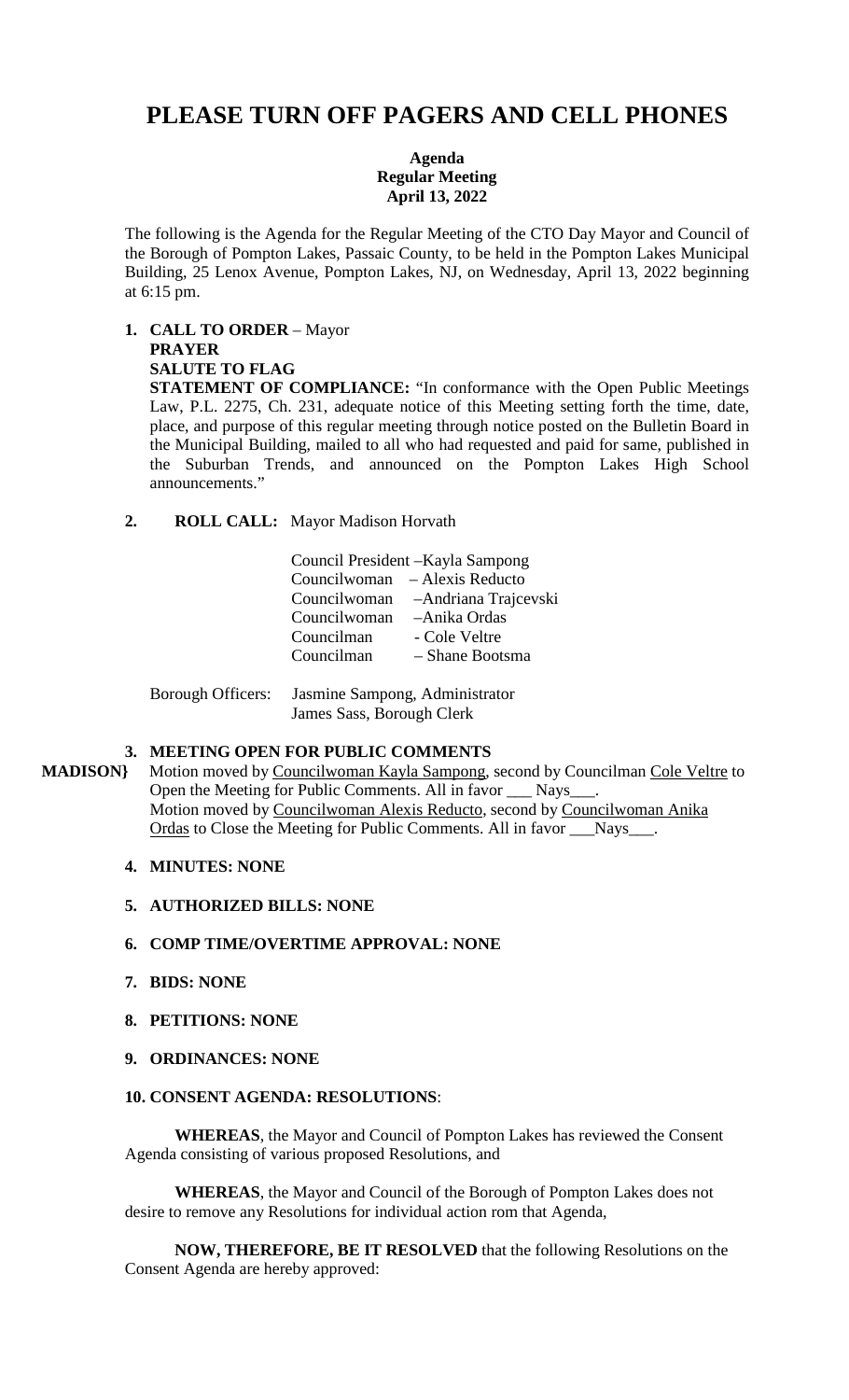- 1. Resolution 22-1 Art Alley (Councilwoman Kayla Sampong)
	- 1. Art Corner
- 2. Resolution 22-2 Traffic Flow Improvement (Councilwoman Andriana Bozica Trajcevski)
	- 1. Improvement in front of postal offices
- 3. Resolution 22-3 Project Culture (Councilwoman Alexis Reducto)

1. Immersive event to celebrate culture

- 4. Resolution 22-4 Hershfield Bathroom Improvements (Councilman Cole Veltre)
	- 1. Unlock fieldhouse bathrooms
	- 2. or make improvements
- 5. Resolution 22-5 School Picnic Tables (Councilwoman Anika Ordas)
	- 1. Allow students to sit outside for lunch instead of on the ground/in town
- 6. Resolution 22-6 Project Cycling (Councilwoman Kayla Sampong)
	- 1. Bike racks
	- 2. Safer storing of bicycles
- 7. Resolution 22-7: Officer Meet & Greet (Councilwoman Andriana Bozica Trajcveski)
	- 1. Improve relationships between town and people
	- 2. Occurs in high school parking lot
- 8. Resolution 22-8: Improved Navigation (Councilwoman Alexis Reducto)
	- 1. Big directory sign in town
	- 2. Highlights town landmarks, historic sights, stores, entertainment, etc.
- 9. Resolution 22-9: Rainwater Garden (Councilman Cole Veltre)
	- 1. Beautify town and prevent runoff
- 10. Resolution 22-10 Project Restaurants (Councilwoman Anika Ordas)
	- 1. Bring in more revenue and lower taxes
	- 2. Diversify food options
- 11. Resolution 22-11 Beautify crosswalks (Councilwoman Kayla Sampong)
	- 1. More Visible and Safer for Pedestrians
- 12. Resolution 22-12 High School/Church Carnival (Councilwoman Andriana Bozica Trajcevski)
	- 1. Bring kids together
- 2. Funds to both High School and St. Mary's 13**.** Resolution 22-13 Parking Improvements (Councilwoman Alexis Reducto)
- 1. Open Up Certain Streets for PLHS Students to Park
- 14. Resolution 22-14Project Fountains (Councilman Cole Veltre)

## 1. Replace Water Fountains at Hershfield

- 2. Colder Water
- 15. Resolution 22-15 Lake Activities Improvement (Councilwoman Anika Ordas)
	- 1. Kayak Rentals More Accessible to Townspeople
		- 2. Promote more catch and release
- 16. Resolution 22-16 Town Wide clean-up (Councilwoman Kayla Sampong)
	- 1. Increase town unity
		- 2. Environmentally friendly and reduce pollution
- 17. Resolution 22-17 Increased Lighting (Councilwoman Alexis Reducto)
	- 1. More Lights on Streets, Sports Fields, Etc.
- 18**.** Resolution 22-18 Expand Recreation/Entertainment (Councilwoman Kayla Sampong
	- 1. YMCA, Roller Rink, Bowling Alley, Etc.
	- 2. Increase Revenue & Tourism

## **11. MAYOR: "STATEMENT"**

## **12. COUNCIL COMMITTEE REPORTS:**

Council President –Kayla Sampong

Councilwoman – Alexis Reducto

Councilwoman –Andriana Trajcevski

Councilwoman –Anika Ordas

Councilman - Cole Veltre